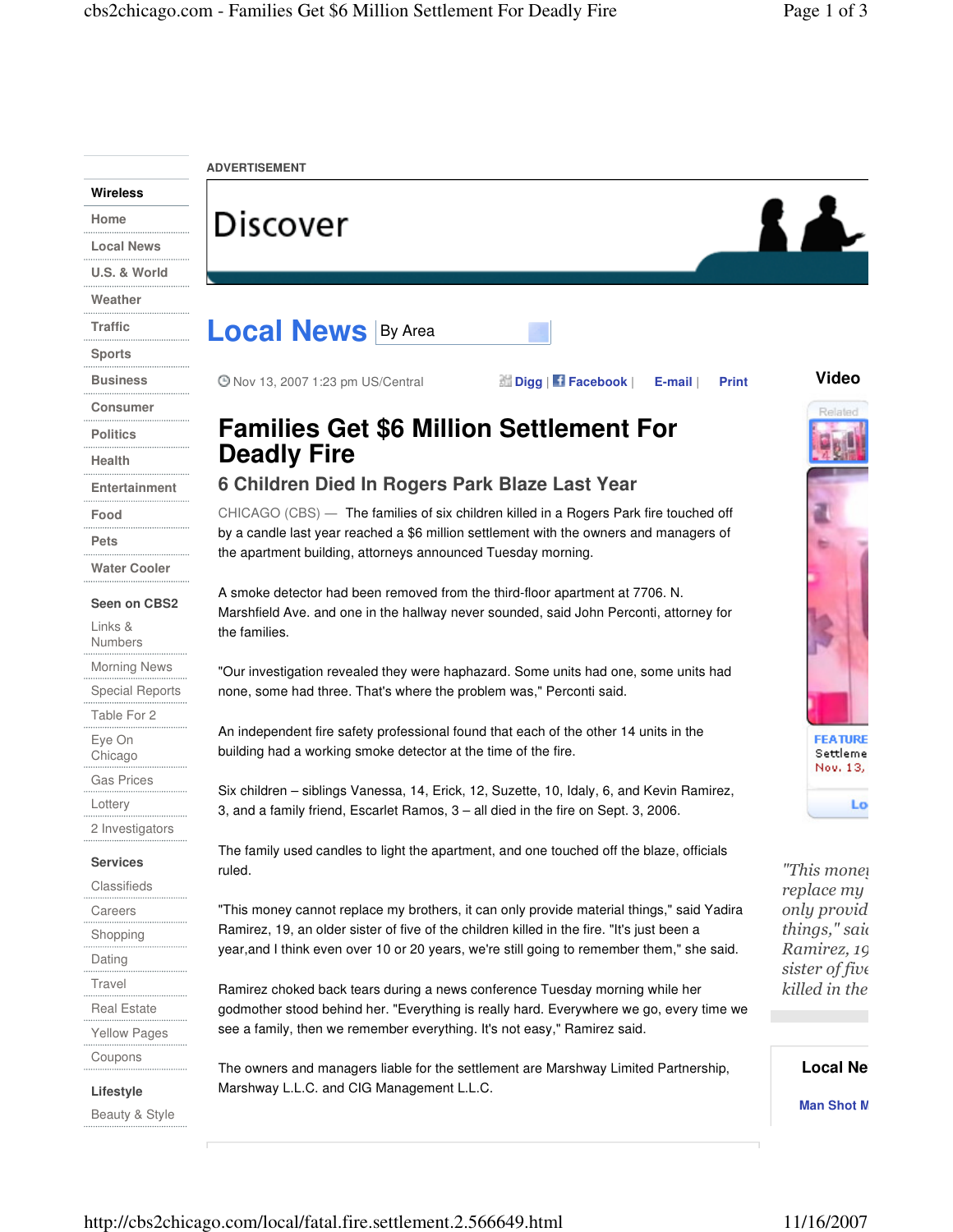#### Family

New Baby

**Collections** 

Video

Slideshows

#### **In Our Area**

**Community** Events

**Contests** 

### **Other Ways to Get News**

Newsletters & Alerts

XML Feeds

# **About Us**

TV Schedule

News Team

Station Info

CBS 2 Jobs

Contact Us

## **Our Partners**

CBSnews.com

CBS.com

Lake County News-Sun

Naperville Sun

Northwest Herald

Post-Tribune

Beacon-News

WBBM 780AM

ChicagoAtHom e

The Ramirez family, who came to Chicago from Mexico for a better life, had no power in their apartment. They were struggling financially, and ComEd had shut off their electricity the May before the tragedy.

Lawyers for the families did not sue ComEd. They determined the company took the necessary legal steps before shutting off power to the unit.

The \$6 million will be paid out to the surviving family members in installments during their lifetimes.

CBS 2's Mike Parker and the STNG Wire contributed to this report. (© MMVII, CBS Broadcasting Inc. All Rights Reserved.)

**From Our Partners**

**Careers: Make your resume stand out**



The six children who died in the Sept. 2006 fire: Vanessa Ramirez, 14, Erick Ramirez, 12, Suzette Ramirez, 10, Idaly Ramirez, 6, Kevin Ramirez, 3, and Escarlett Ramos, 3 CBS

**Related Stories**

**Private Fire Inspectors Visit Site Of Deadly Blaze** (9/25/2006) **Lawsuit Filed In Fire That Killed Six Kids** (9/22/2006) **Funeral Services Held For Kids Who Died In Fire** (9/13/2006) **Mayor Blasts Owner Of Rogers Park Fire Building** (9/7/2006) **Inspection Held At Fire Building Where 6 Kids Died** (9/6/2006) **Sad First Day Of School For Rogers Park Students**

(9/5/2006)

**Rogers Park High School Coach Fired After DUI Arrest Two Men Rob North Suburban Walgreens**